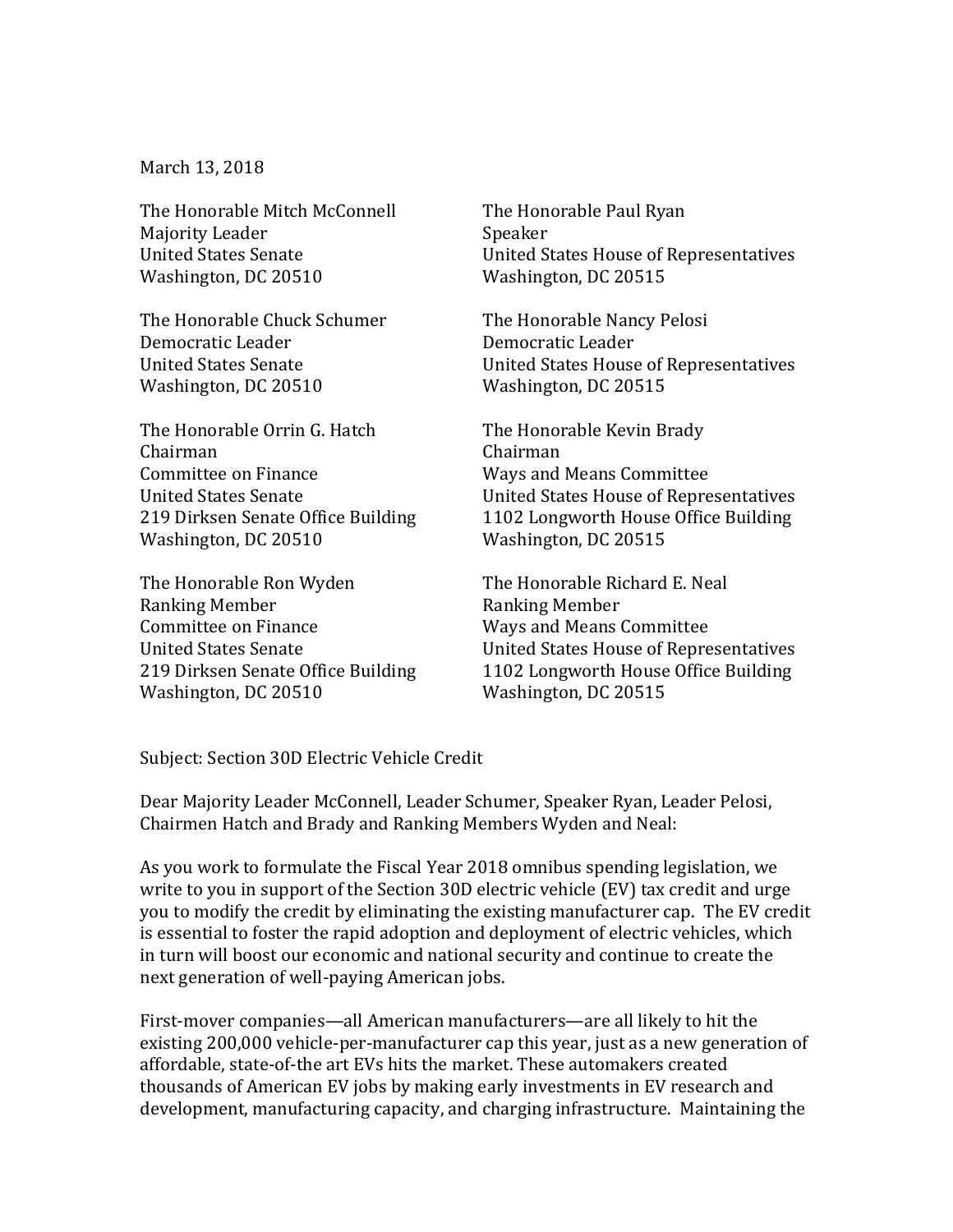current cap will effectively raise the cost to consumers for certain vehicles, skewing car choices and sales just at the time when electric vehicle sales are beginning to climb and choices are expanding.

As electricity providers, our utilities are working to support the interest shown by our customers and local governments in electric vehicles and the charging infrastructure to support their deployment. We are educating consumers and supporting infrastructure development so these technologies achieve economies of scale. We look forward to a time when EVs may help support grid services, the integration of renewable resources or demand response, thereby enhancing the efficiency of the electric grid.

Eliminating the manufacturers' cap will provide certainty to both automakers and consumers. It will also allow the utility industry to enable an electrified transportation future that creates and sustains more American jobs, reduces our reliance on foreign oil, makes our air cleaner, and our communities more sustainable. Thank you for your consideration of our request.

Sincerely,

| <b>ALLETE</b><br>(Minnesota and Wisconsin)                      | American Electric Power<br>(Arkansas, Indiana, Kentucky, Louisiana,<br>Michigan, Ohio, Oklahoma, Tennessee,<br>Texas, Virginia and West Virginia) |
|-----------------------------------------------------------------|---------------------------------------------------------------------------------------------------------------------------------------------------|
| AVANGRID<br>(Connecticut, Maine, Massachusetts and<br>New York) | <b>CMS</b> Energy<br>(Michigan)                                                                                                                   |
| <b>Consolidated Edison</b><br>(New York)                        | Dayton Power & Light<br>(Ohio)                                                                                                                    |
| DTE Energy<br>(Michigan)                                        | Duke Energy Company<br>(Florida, Indiana, Kentucky, North<br>Carolina, Ohio, and South Carolina)                                                  |
| Duquesne Light Company<br>(Pennsylvania)                        | Edison Electric Institute<br>(Members in all 50 states)                                                                                           |
| <b>Edison International</b><br>(California)                     | <b>Eversource Energy</b><br>(Connecticut, Massachusetts and New<br>Hampshire)                                                                     |
| Florida Power & Light<br>(Florida)                              | <b>Green Mountain Power</b><br>(Vermont)                                                                                                          |